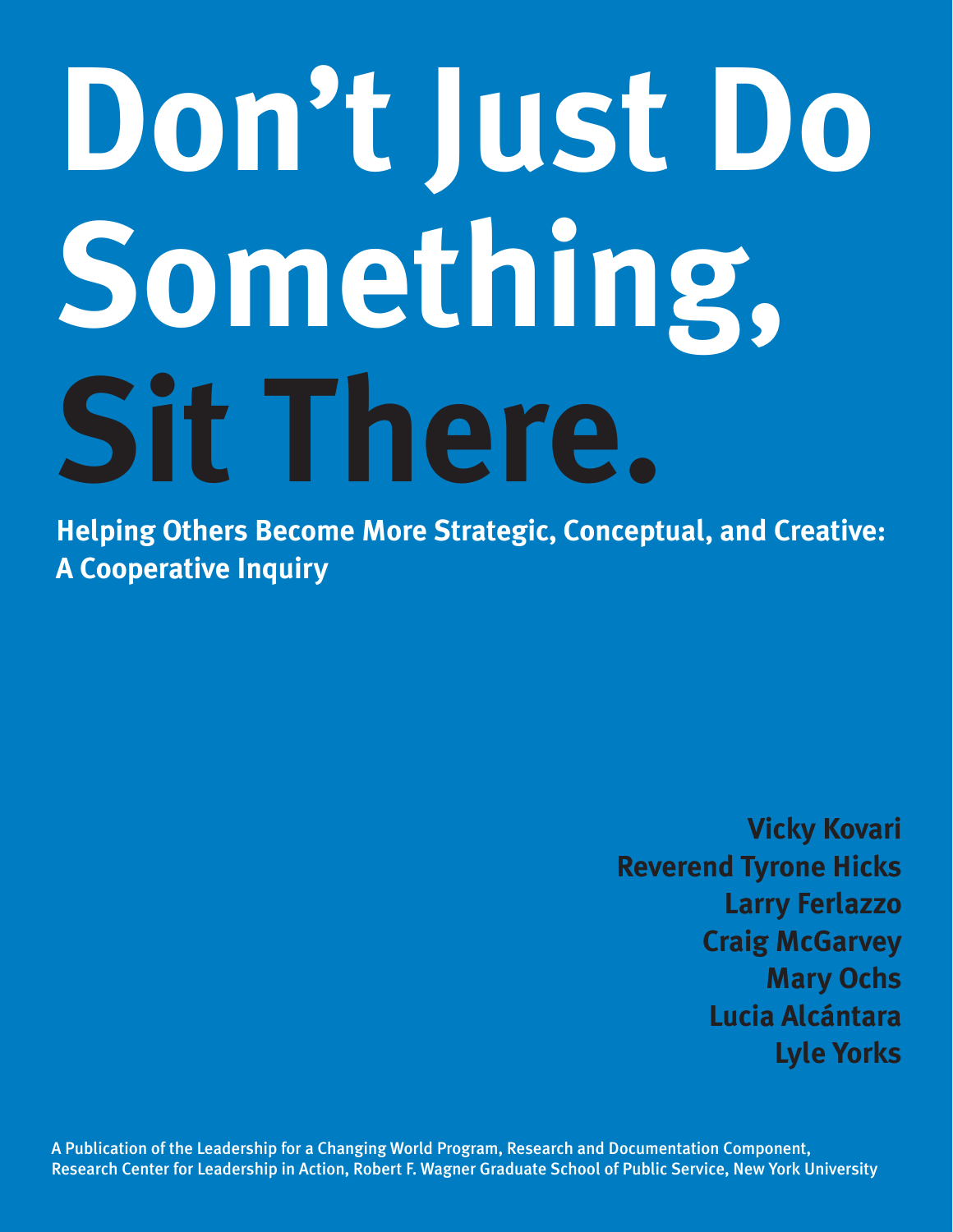### **About this project**

In early 2003, as part of a participatory action research designed by the Research and Documentation component of the Leadership for a Changing World (LCW) program at the Research Center for Leadership in Action at NYU, a group of community organizers, along with two facilitators from academia, engaged in a systematic process of cooperative inquiry, exploring a question first proposed by Larry Ferlazzo: "How we can teach people to be more strategic, conceptual, and creative in their thinking?" Cooperative inquiry (CI) is a process of repeated episodes of action and reflection through which a group of peers strives to answer a question of compelling interest to them. We engaged in six cycles of reflection and action.

Our group began forming in late fall of 2002 during an LCW program meeting. The group's members included three LCW awardees: Larry, formerly with the Sacramento Valley Organizing Community; Vicky Kovari, from the Metropolitan Organizing Strategy Enabling Strength; and Reverend Tyrone Hicks, Senior Pastor of Parks Chapel African Methodist Episcopal Church; along with two additional participants whom Larry suggested: Mary Ochs, from the Center for Community Change; and Craig McGarvey, an independent consultant. The three awardees are experienced community organizers (Larry changed jobs during the inquiry, accepting a position working with emotionally challenged students in a middle school), as is Mary, who works with community organization facilitators and leaders. Craig is experienced in working with organizers, both as a foundation officer and as a consultant to foundations. The group was facilitated by Lyle Yorks, a member of the faculty of Teachers College, Columbia University, and an experienced CI participant and facilitator, and Lucia Alcántara, a Doctoral Candidate at Teachers College, who is also experienced in CI.

#### **How our inquiry unfolded**

After an initial pre-meeting to discuss Larry's proposed question, we met several more times, generally for a day and half. Early in our inquiry process, we invited outsiders to be part of our meetings in order to gain other perspectives on our question. During the latter part of the inquiry, we learned from each other, drawing on the experiences from the actions we were taking.

- At our first full meeting, in August 2003, we spent time getting familiar with one another, thinking about the strategic learning process, sharing stories relevant to our inquiry question, and reflecting on possible implications for our practice.
- During our second and third meetings, we continued sharing stories, talking about our practices, and reflecting on the perspectives provided by invited outsiders.
- By the fourth and fifth meetings, we were taking actions and learning from each other's experiences.
- The sixth, seventh, and eighth meetings focused on making sense of our learning and producing products for sharing this learning with others. This activity deepened our own learning.

The publication that follows was developed from this iterative, CI process. For more information about the Research and Documentation Component of the LCW program and the Research Center for Leadership in Action at NYU, please see the inside back cover. For a more complete report on our inquiry, see www.nyu.edu/wagner/leadership. For more information on conducting a cooperative inquiry, you can refer to J. Bray, J. Lee, L. Smith, & L. Yorks. *Collaborative Inquiry in Practice: Action Reflection and Meaning Making*. Sage Publications, 2000.

#### **Acknowledgements**

The members of the Cooperative Inquiry group and the LCW Research and Documentation Team at the Research Center for Leadership in Action would like to acknowledge the many contributions of co-researchers, partners, and other social change leaders in LCW who have been active participants in shaping our learning. We want to particularly thank the Ford Foundation for its generous support for the LCW program and the Research and Documentation effort.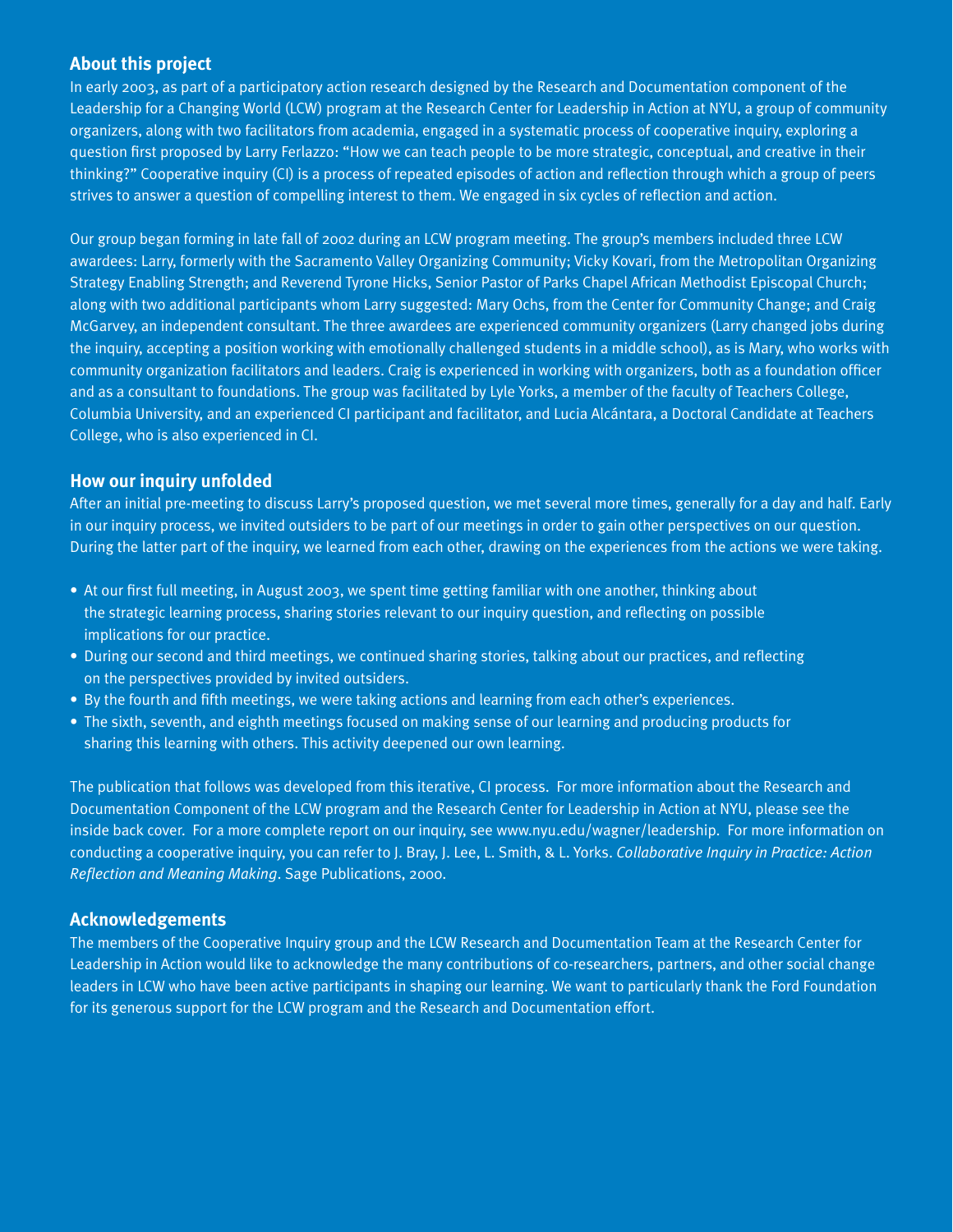## **Contents**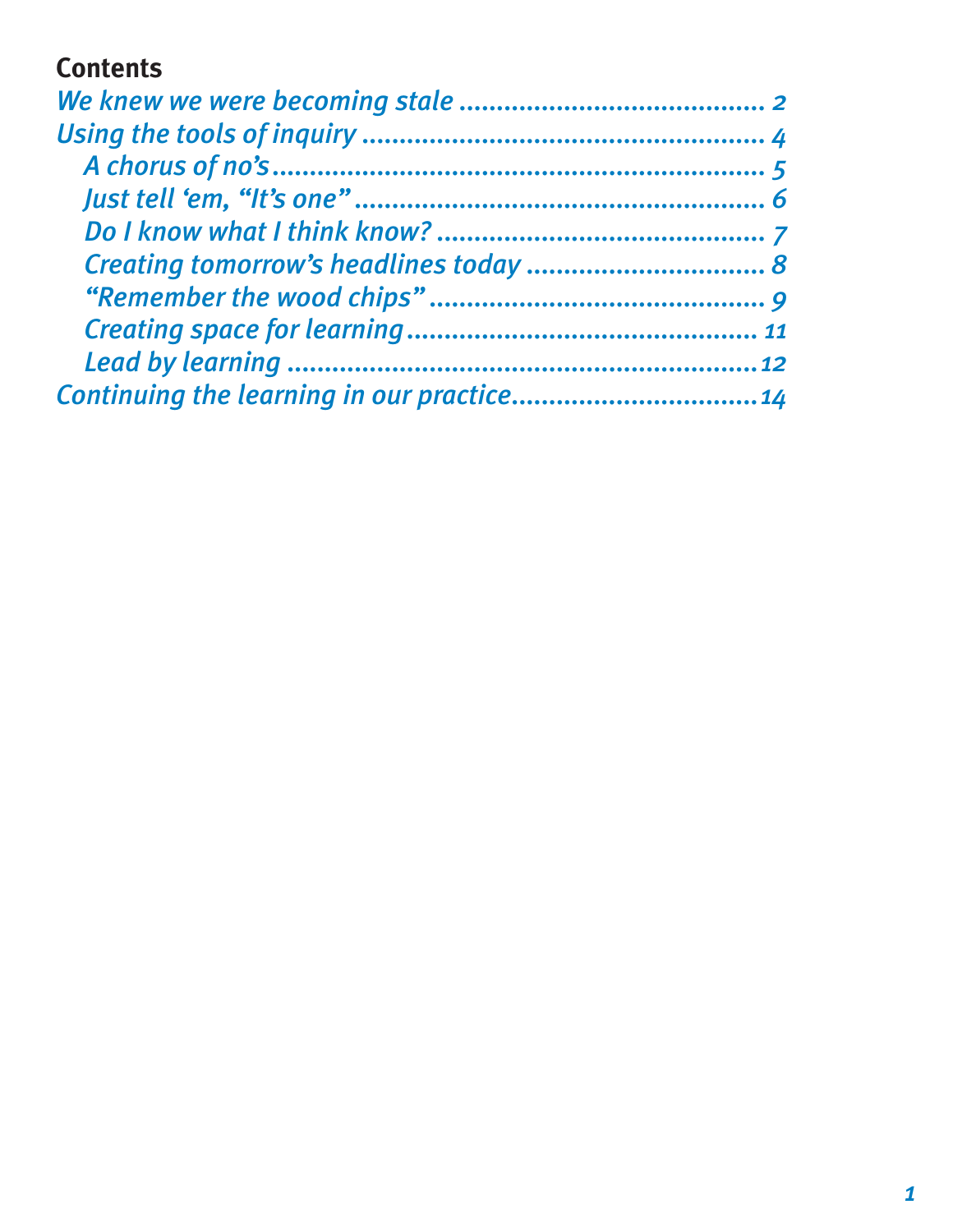# We knew we were becoming stale.

*"Organizers are always talking about going broader and deeper, and we are missing that—we turn out the numbers at actions, but we are not going broader and deeper. We don't develop people, and if a key person is missing during an event, it's a problem. We need to develop an expanded core of leadership." –Tyrone Hicks*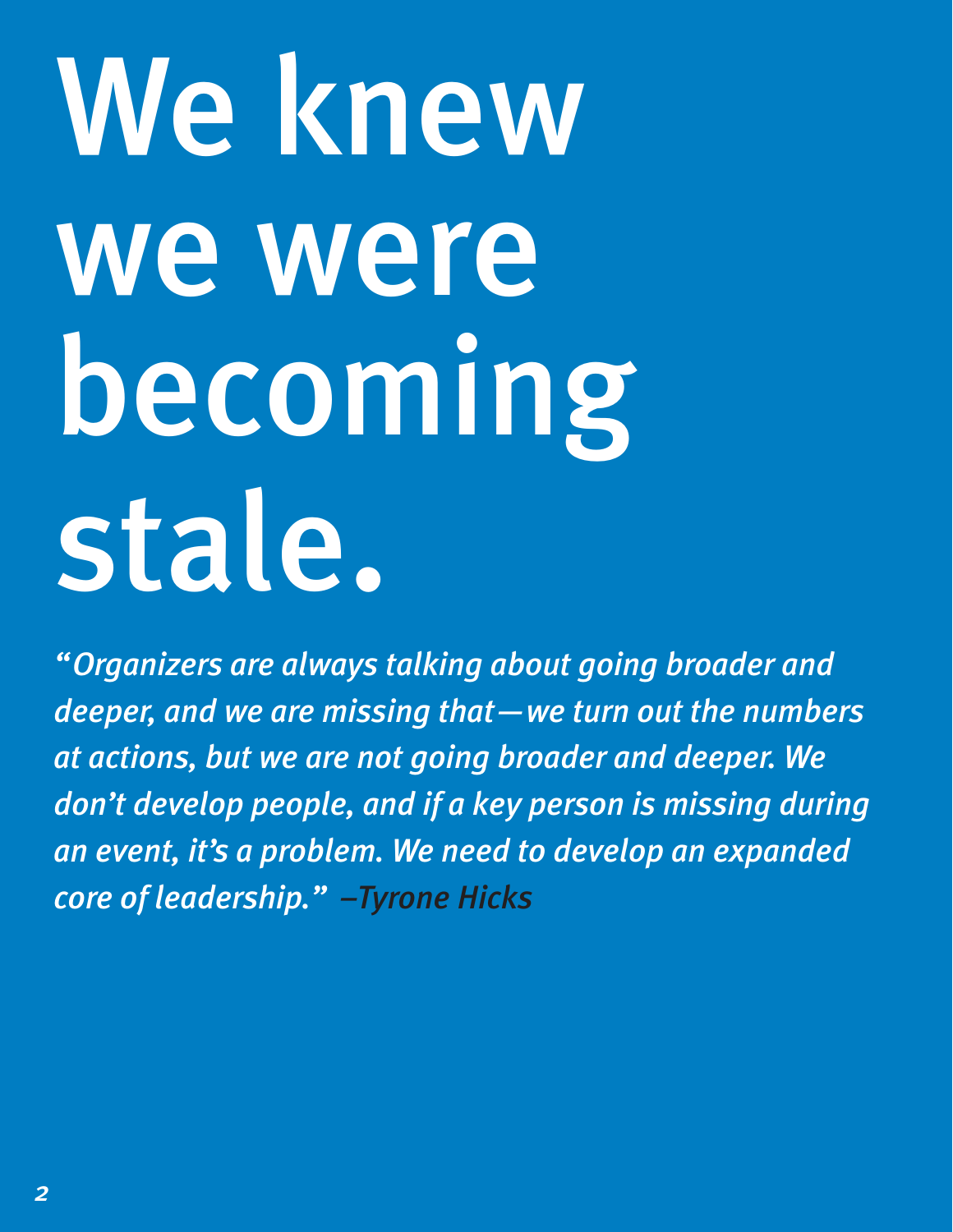Community organizers bring people together to act collectively by exercising their power to develop voice in public decisions affecting their quality of life. Our group (see "About this project" on the inside front cover) came together with a shared sense of concern that organizing actions alone was not enough to sustain our organizations. While we had been effective in achieving many community goals, we also agreed that our leadership core was often not growing, or not growing enough. We knew we were becoming stale. We began exploring the question, "How can we teach people to be more strategic, conceptual, and creative in their thinking?" Larry Ferlazzo, at the time with the Sacramento Valley Organizing Community, proposed this question in the fall of 2002 as part of the Leadership for a Changing World (LCW) program (see inside back cover), and through conversations with each of us, drew us into the inquiry.

In explaining what motivated him to pose the question, Larry shared a conversation he had had some time ago with another organizer who, in discussing some top leaders in the IAF (Industrial Areas Foundation), commented how "one organizer had taught me the skills of organizing, but another had taught me how to think." That insight—the difference between skill and thinking—had stayed with him. Because Larry was weighing the idea of transitioning to teaching, he was in a more reflective space than in years past when he was focused on task. "I was thinking about how I might help students learn to think, which is at the heart of democracy," he said. "This [cooperative inquiry] process might help me to look at the shortcomings in both organizing and teaching. I was really prepared to reflect on how organizers work."

Our conversations and subsequent actions in the inquiry were provocative and educative. They challenged our assumptions about organizing. Early in the inquiry, we were struck by the realization that in our work things seemed out of balance. In the words of Vicky Kovari of Metropolitan Organizing Strategy Enabling Strength, "Organizers can be action junkies, and often avoid deep reflection with others on our actions." As an example, Vicky noted "how stale and rote our evaluations have become, generating the same non-reflective comments over and over again."

*We concluded that strategic, conceptual, and creative thinking is developed through processes of inquiry that engage the learner. Importantly, we had to be engaged in the inquiry process itself.* 

We began to consider a different view of the purpose evaluation serves in our organizations. We came to understand the difference between training people to implement an action and developing their ability to think like creative and strategic leaders. We concluded that strategic, conceptual, and creative thinking is best developed through processes of inquiry that engage the learner. Importantly, we had to be engaged in the inquiry process itself. Only through repeated cycles of action and reflection can people develop their capacity to think creatively, conceptually, and strategically. This is a different approach from the typical skills training that we do in support of our organizing efforts.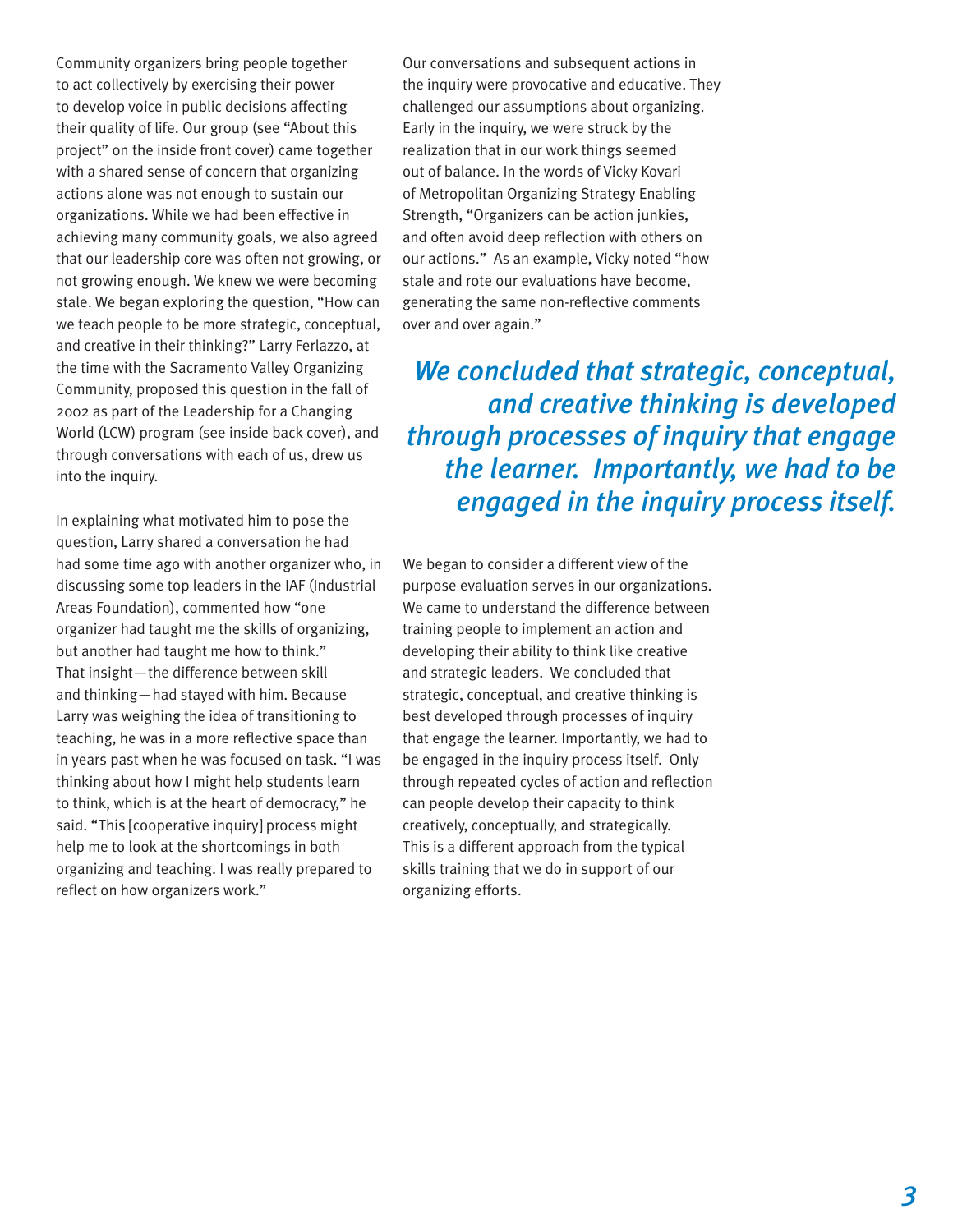# Using the tools of inquiry

*"Most organizers think that these kinds of reflective tools are at best a luxury and at worst an excuse not to take any action. They are perceived as taking time away from the real business of organizing, which is planning actions."—Vicky Kovari*

What follows are snapshots that illustrate how we developed our insights around facilitating strategic, conceptual, and creative thinking, and in some cases, put them into practice. We began to experiment with various adult education tools and practices such as storytelling, "the learning window," and using metaphors in working with our organizations. Our purpose throughout was to share our learning and provoke further debate and dialogue about the connections between inquiry, education, and organizing. We did this through a series of reflective stories.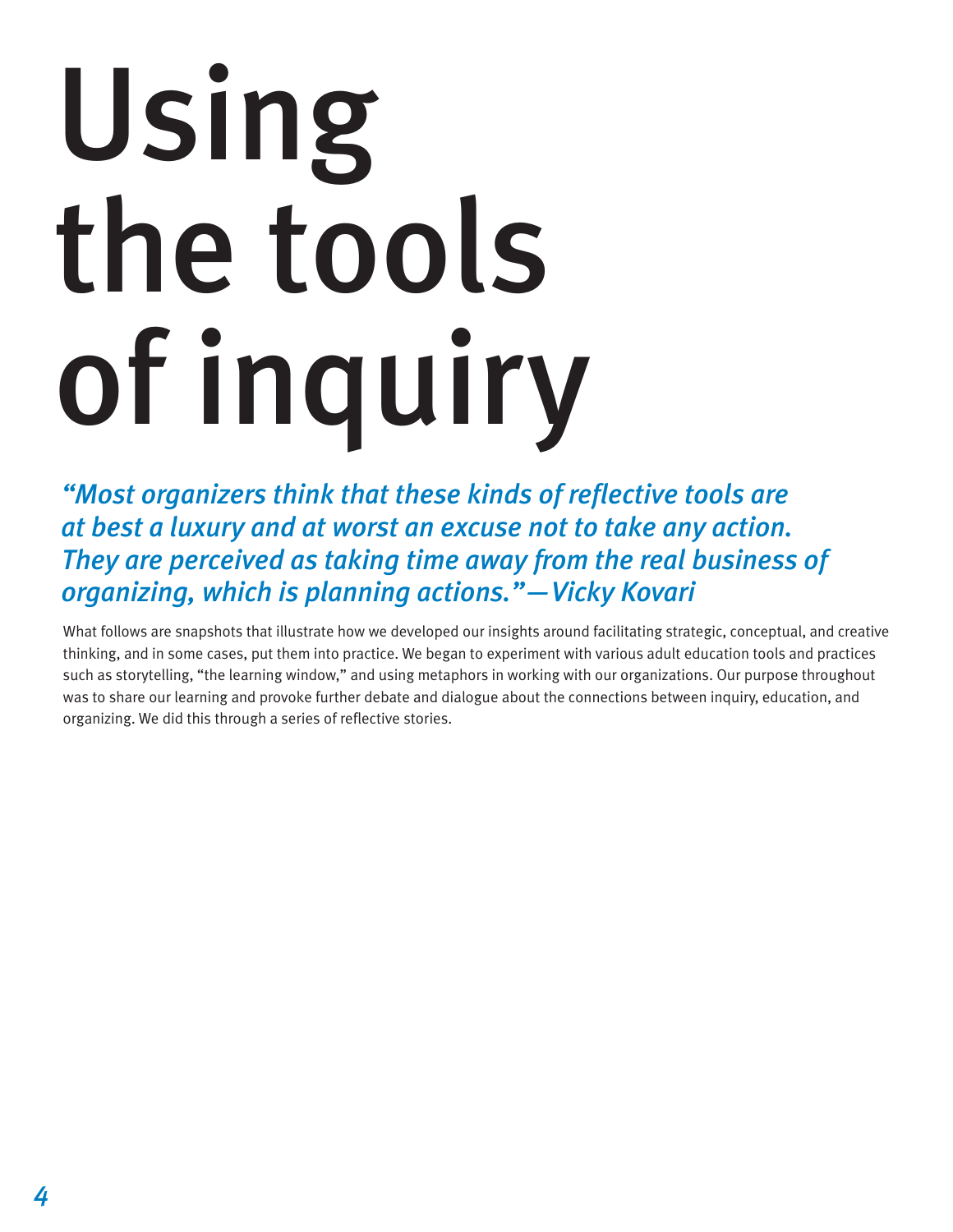# **A chorus of no's**

In 2004 the Center for Community Change (CCC), a national organization providing support to local community groups in order to strengthen the field of organizing, convened its first training of national leaders from around the country for a voter registration campaign focused on the presidential elections. Mary Ochs, CCC's National Field Director, wanted to use storytelling as an icebreaker at the campaign's initial gathering. When Mary consulted with her colleagues about the use of storytelling, she met with a chorus of resistance.

> *I said I was going to ask people to tell a story about their personal history or their family's history with voting. My colleagues said no, no, nobody will have anything to say. We have too much to do. It will take too long. I decided to try it anyway.*

*I was sweating it. The first story was from a young woman named Amber, who said, "I voted for the first time in the 2000 presidential election. Later that evening, while watching the election returns on the news, I realized in a very real way how important every vote is. The presidential race in my state [New Mexico] was very close. As I watched the news, I saw the color coding from New Mexico changing back and forth from red to blue, blue to red every few minutes as new returns came in. The presidential election was so close in New Mexico and many other states. I am now telling this story to people that I register to vote."*

*All of the stories were absolutely amazing. Everyone saw the point of the exercise. Their stories grounded us, not only in what we were going to talk about, but also at the deeper purpose. Collectively, the stories were a microcosm of the types of values, experiences, and barriers we would encounter when doing voter work. By putting out stories, we also learned something about each person. You could feel a different sense in the room after we did it—a shared sense of purpose and shared fate.* 

As we later discussed Mary's action, Vicky expressed her own initial resistance to using stories. "What I learned from reflecting on the role of stories," she said, "was that, before this process, I never really understood the power of stories as a learning tool. I would have been right there in that chorus of no's."

# **Using Stories**

Stories are a powerful way of communicating knowledge. They can also be instrumental in getting people to look at issues in new ways. Telling stories engages reflective processes in both the person telling the story and in the listeners. Our group's experience with stories and their power got us into a discussion of what a powerful learning strategy stories are. Returning to our question of how we teach people, we came to realize a contradiction in our original question: the difference between training (where people are just given information, or taught how to do something such as how to register voters) vs. facilitating learning (engaging people to reflect and gain insight from their own and others' experiences). Repeatedly, we found that we were most effective in generating strategic and creative thinking in others when we were venturing onto new ground, experimenting, and trying something new ourselves.

#### **When using stories, it is important to:**

- Frame the activity in a way that is relevant to the task at hand and provides for new perspectives;
- Not just share experiences, but help people make connections between different experiences and suggest new approaches;
- Spend time asking probing questions to explore insights gained by both the storyteller and the listeners;
- Maintain a balance between group process and stories in the process of discovery.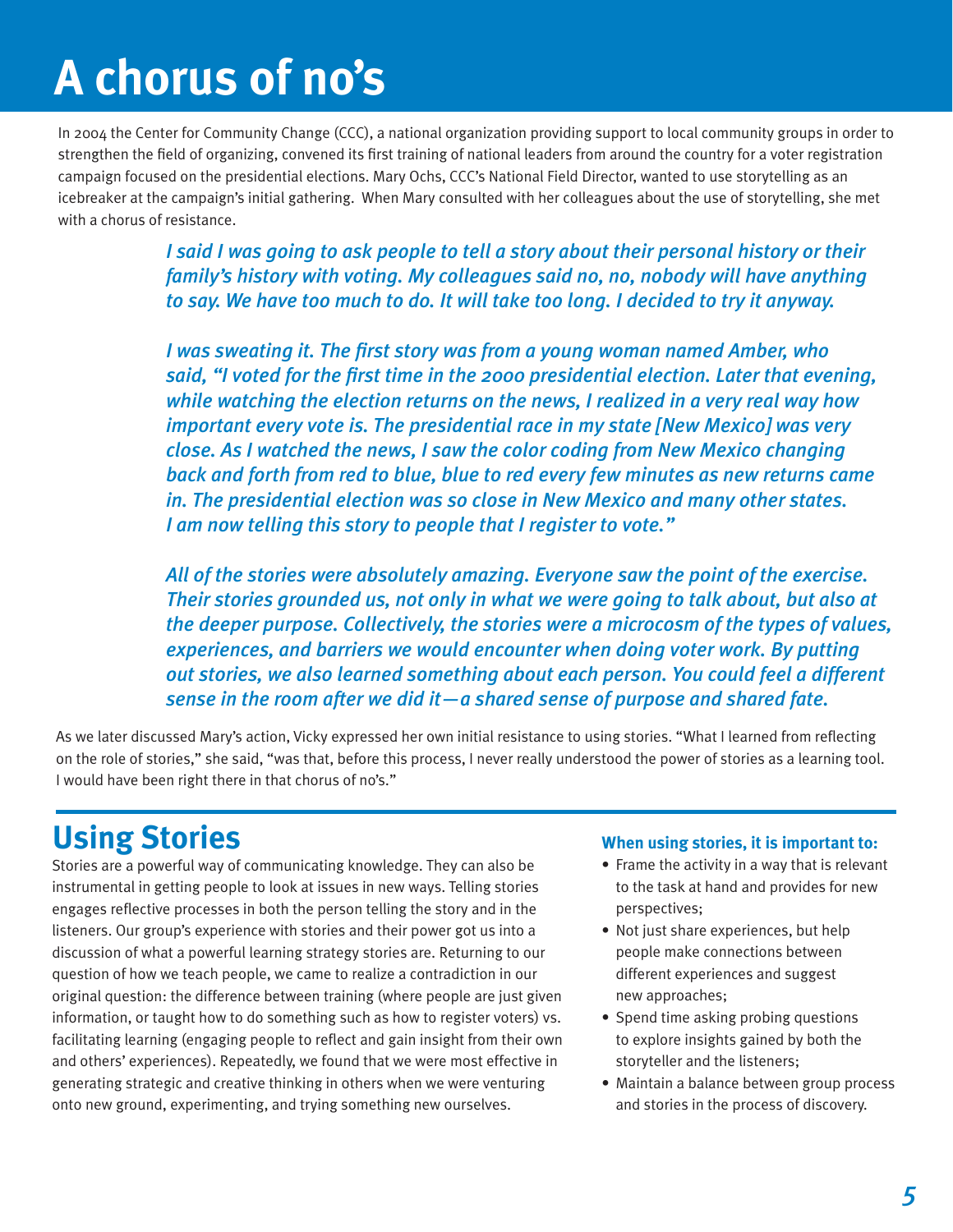# **Just tell 'em, "It's one."**

For eighteen years, Larry Ferlazzo had been an organizer, most recently with the Sacramento Valley Organizing Community. During our inquiry, Larry was transitioning from organizing to teaching. We noticed how he was most effective in helping his students be conceptual or creative when he was intentional about creating a new experience, rather than using a prior lesson plan. For example, during his first year of teaching he was doing a unit on density and buoyancy. Larry tells the story:

> *I decided that a good experiment would be to have the students first determine the density of pieces of wood that were the same in every way except that they would be cut in different lengths. I would then have them determine the density of water through a similar experiment, and then, through the experience of placing the wood in water, they could conclude that objects with less density than water would float. They would do these experiments while working in small groups. Having described what I was doing to some experienced teachers, they all told me, "You are wasting your time. Just tell them the density of water is one." I did it anyway, and the experiment went great.*

"As organizers, we are often like these experienced teachers," Larry said. "We feel so task oriented that we don't take the time to help people learn. We already know exactly how to do the next step, so we train people to do it, rather than creating a 'lesson plan' that helps them to discover how to do it."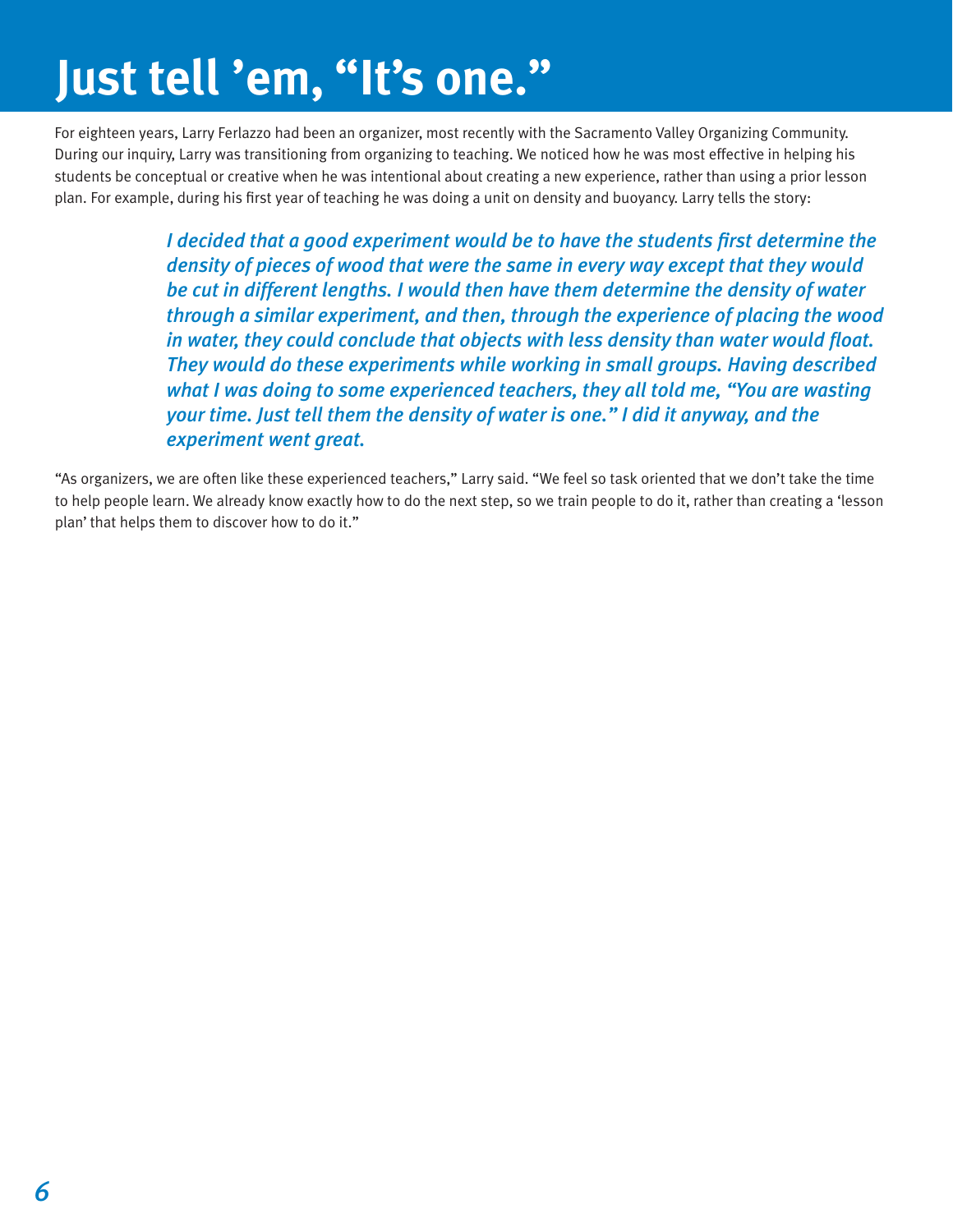# **Do I know what I think I know?**

Vicky Kovari is a lead organizer for MOSES (Metropolitan Organizing Strategy Enabling Strength) in Detroit. For two years MOSES had been in a campaign advocating for regional mass transit. The campaign was stuck and needed new direction. Vicky used a technique called the learning window (see sidebar), which we had discussed at a CI meeting. Reflecting on where to take the campaign, Vicky first asked herself and then her group of leaders to answer three questions: "What do you know you know?" "What do you think you know?" and "What do you know you don't know?"

In trying to answer these questions, she realized that much of the group's process and many of its tactics were based on what they really didn't know. Somehow they had to find strategies that were based on what they actually experienced or knew from talking to people and on data from studies, etc. The group also needed to be more explicit about what risks it was going to take, based on what the members only thought they knew. For example, much of the group's past actions were directed toward the state legislature, which was very hostile to the group and to Detroit in particular. As Vicky tells the story:

> *We were making certain, invalid assumptions about those legislators, or we were in denial. We just kept thinking we needed to go back to them. Everything we knew about the current legislators meant that going back to the legislature didn't make sense for us—we were not going to win. So we looked at who had at least as much power in the region as legislators and began to look to the courts. We also realized that if we were ever to be successful in getting the public or the legislature to increase funding for public transit, we had to dramatically change the current system, especially in Detroit. The public would not fund a dysfunctional system. So we decided to use the courts as a way to create a bigger crisis within the system and expose the dysfunction of the current transit system with the hope of getting a receiver appointed. We filed a lawsuit against the City of Detroit to take management of the system away from the city. This was a risky move, and like everything else in Detroit, fraught with racial land mines. For a very diverse group of leaders, however, it became clear that we needed to take a new strategic approach, and this one made the most sense.*

Many of the initial campaign's tactics had been based on what they didn't know. Talking through their approach with the learning window, her group came to see that they were basing actions on what they only thought they knew (untested beliefs), rather than what their experience had taught them. After using the learning window, it became clear that the group needed to take a new strategic approach.

# **The Learning Window**

The difference between "What We Know" and "What We Think We Know" is the extent to which facts (from studies, direct experiences, and so forth) support the group's belief. Their willingness to engage in robust testing of their ideas and strategies against facts and experience is at the heart of sound strategic thinking. This process often surfaces additional unknowns that are brought into the strategy.



Figure 1: Based on T.A. Stewart, *Intellectual Capital: The New Wealth of Organizations*, Garden City, NY, Doubleday, 1997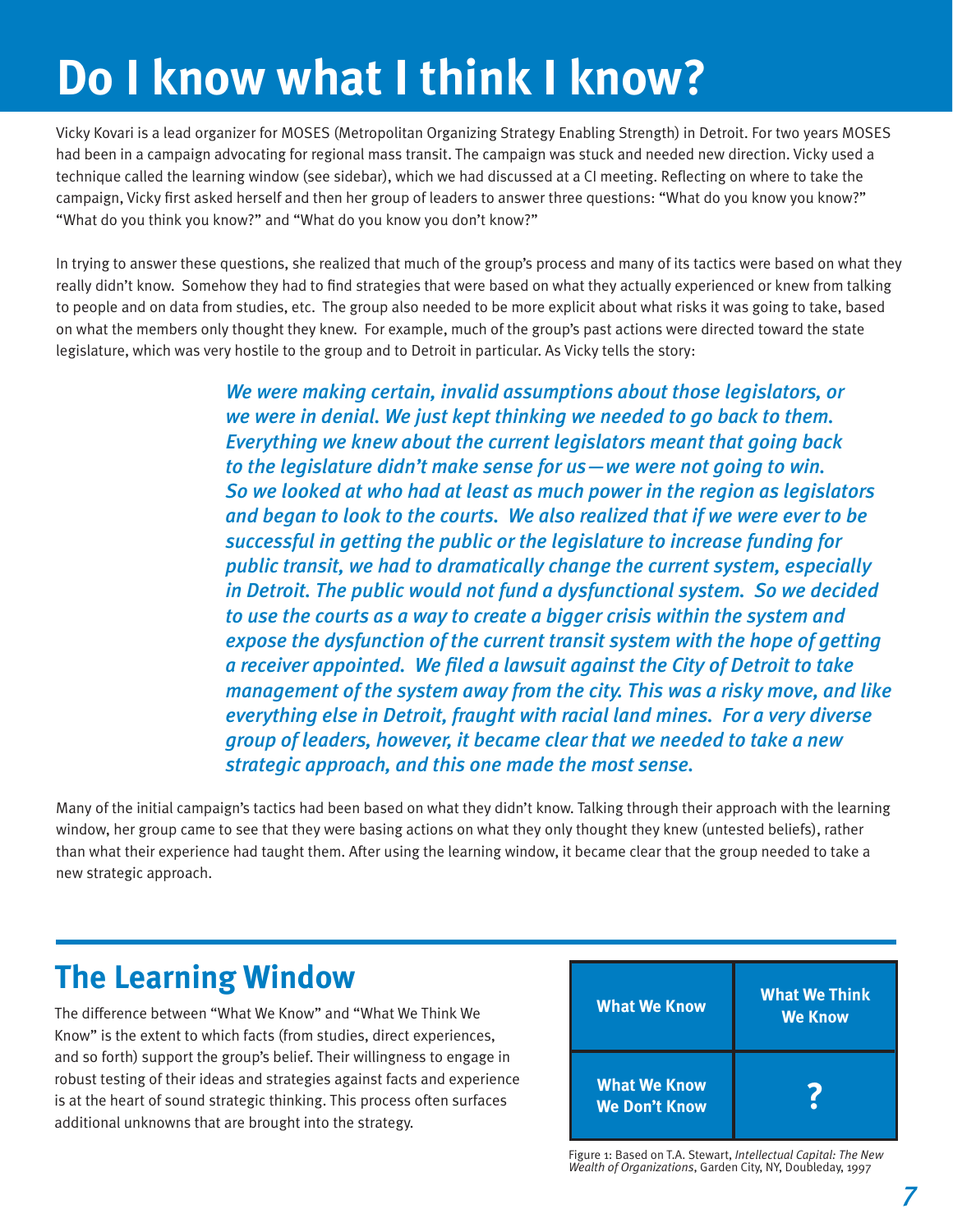# **Creating tomorrow's headlines today**

At midpoint in the inquiry process, we began thinking about new ways to facilitate learning. Mary shared a story from another training event later in the 2004 voter registration campaign (see page 5). Because the storytelling exercise had been well received at the earlier training, she was asked to create another icebreaker. It was suggested by a colleague that she have participants say what they want to get out of the training. Mary wanted to use the icebreaker as a learning exercise:

> *I wanted the participants at this particular training to think strategically about why they were doing voter work, what their goals were, and what they wanted to get out of it. The way that I wanted them to reflect on this was to imagine that they were writing a news article the day after the election, and their voter work got noticed by the powers that be and the press. What would the headline be and what would some of the comments from their leaders and decision makers from the community be in the news article?*

> *I* contacted all of the organizations by phone a few days before the training *to give them time to think about the assignment. I had some reluctant participants, but they all showed up with something. Upon arriving at the meeting, I handed out butcher paper to the attendees and asked them to write the headline and some of the points to be covered in the story. This technique got the attending organizers to think longer term and strategically and not just about what impact their efforts might have on the outcome of the 2004 presidential elections. What did it mean for their organizations? What's the message they wanted the public, their leaders, and decision makers to see?*

*It's exactly what I was trying to get people to think about: What did this mean in terms of message and positioning if you were going to write the article the next day?*

The exercise also worked as a way for the participants to get to know each other's organizations as well as frame concepts for development throughout the training. Some participants said they would use this idea in their home organizations to further their conversation about goals and strategy.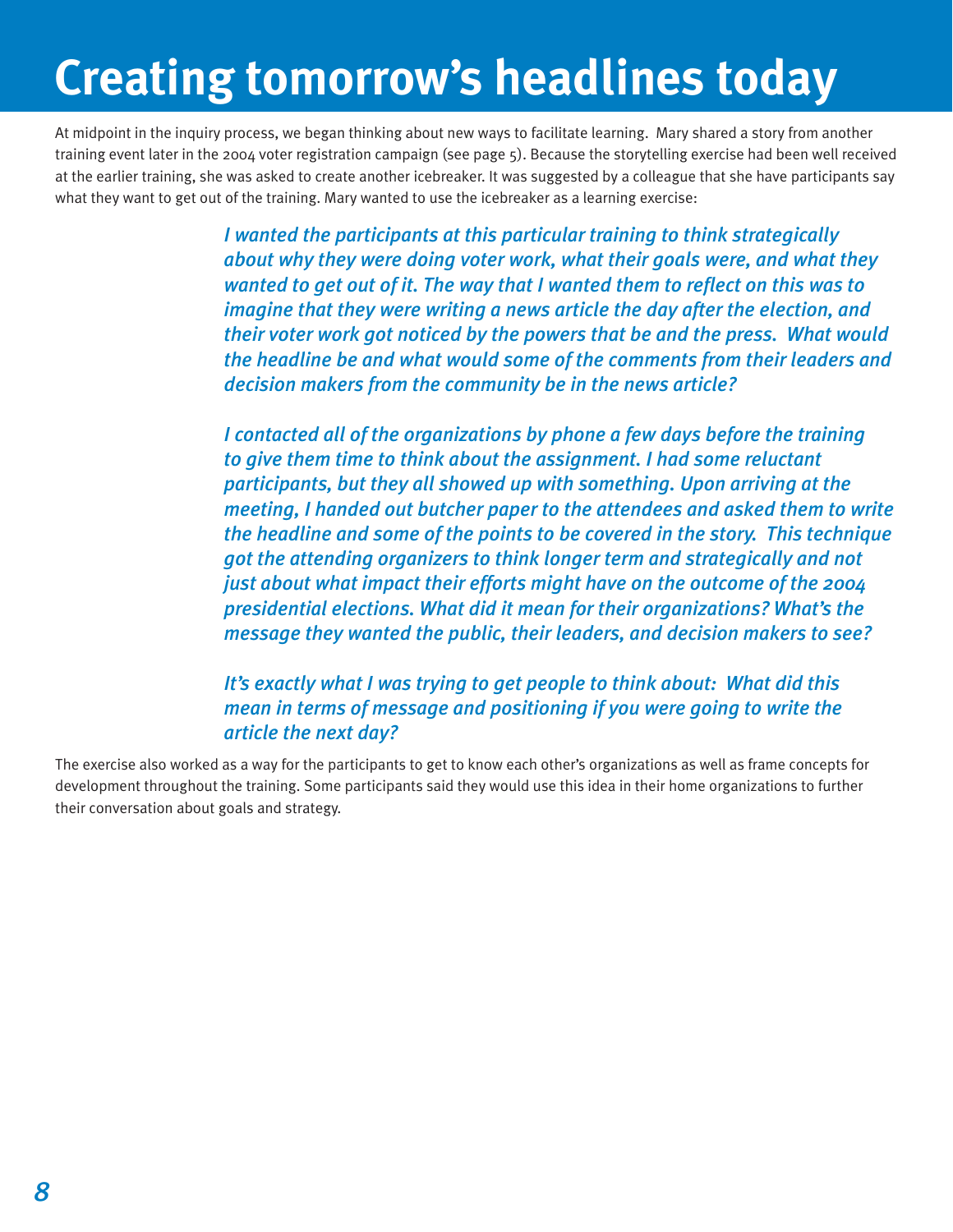# **"Remember the wood chips"**

In our struggle to understand what constitutes strategic, conceptual, and creative thinking, we explored the use of metaphors. Larry's story of the "wood chips" helped us think more creatively about the power of metaphors.

> *I told this story to a group to get them to think about not rushing into actions, to think about how they were going to sustain their organization. I used to live in a house on a slight down slope. Every time it rained, the wood chips would wash away. My wife would ask me to plant grass, but I would just go out and get more wood chips, and before long, they would wash away again. Finally, I planted grass and didn't have to keep going out to buy wood chips. Members of the organization tell me that whenever someone is pushing to move too fast, someone [else] says, "Remember the wood chips."*

Mary recalled this story about metaphors during a meeting with her recently reorganized staff to deal with the challenge of getting the diverse groups to conceptualize ways of working together.

> *We need staff members who are nimble and versatile. I was asking our policy staff, our organizers, and our organization development specialists to learn more about each other's practice, to get out of their comfort zones. There was a sense of angst in the room. We had just gone through a major reorganization. I could read their faces—what is she talking about, what does this mean? Then one of our staff spoke up. "Let's think of it as though we are declaring our majors and minors in college. We don't just learn one specialty—there's a relationship in our practice between our major and our minor." I jumped on this. I recalled the discussion of metaphors we had in our CI group. "I think this is a really helpful metaphor," I said. I could tell that people were clear on what we needed to do. It placed the concept within their experience. I didn't consciously use metaphors until then.*

# **Using Metaphors**

People use metaphors all time. Many of these metaphors are expressions of our culture. They also give insight into the personal world views of people. Creatively used metaphors can help people look at a situation differently, opening up their frames of reference in a way that helps them see new possibilities. The story Mary tells in the accompanying text is a good example of this.

#### **Here are some ways to use metaphors:**

- Call attention to metaphors when they are expressed and reflect on the implications, such as what they suggest about assumptions people are holding;
- Invite people to brainstorm metaphors for a particular situation with which a group is struggling; and
- Use metaphors that speak from broad experiences common to the group, helping people become connected to the point being made.

Metaphors can lead to new conceptualization. For example, we often referred to the "space" created in our busy lives by getting together, which became a way of thinking about what was missing in our work with others in our organizations.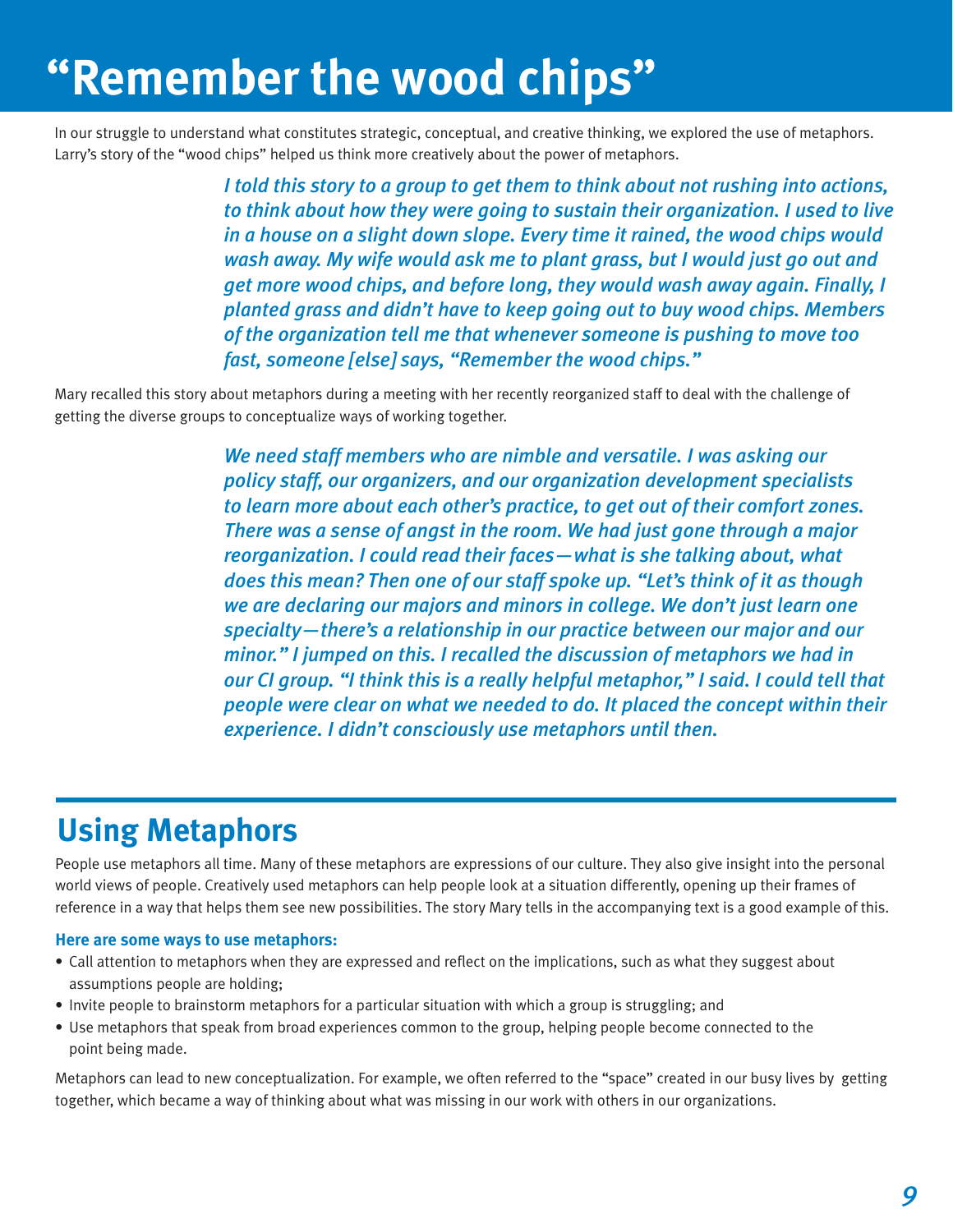We decided to use metaphors ourselves to help better understand the abstract concepts of strategic, conceptual, and creative thinking. At the time there was considerable discussion in the press about how the intelligence community had failed to connect the dots. Consequently, what emerged was the metaphor of dots. Each dot represented a different stakeholder. Strategic thinking required connecting the dots in ways that would create new perspectives for looking at a strategic challenge. The "connect-the-dots" metaphor was utilized as a vehicle to further our interpretation of what strategic, creative, critical, and conceptual thinking would look like.

- **Creative:** What should the dots look like and how many different ways can they be arranged or rearranged?
- **Conceptual:** What is the meaning of dots? How can they be best connected?
- **Critical:** Why do we need dots and should they be connected?
- **Strategic:** How do these dots relate to where future dots may go? Where might other dots be now?

This exercise demonstrated the interdependence of these concepts. Creative, conceptual, critical, and strategic thinking are not synonymous with one another. One can be creative and conceptual, and not strategic. However, effective strategic thinking is both creative and conceptual. Furthermore, the dots are metaphors for people, organizations, institutions, and policies in the strategic political terrain.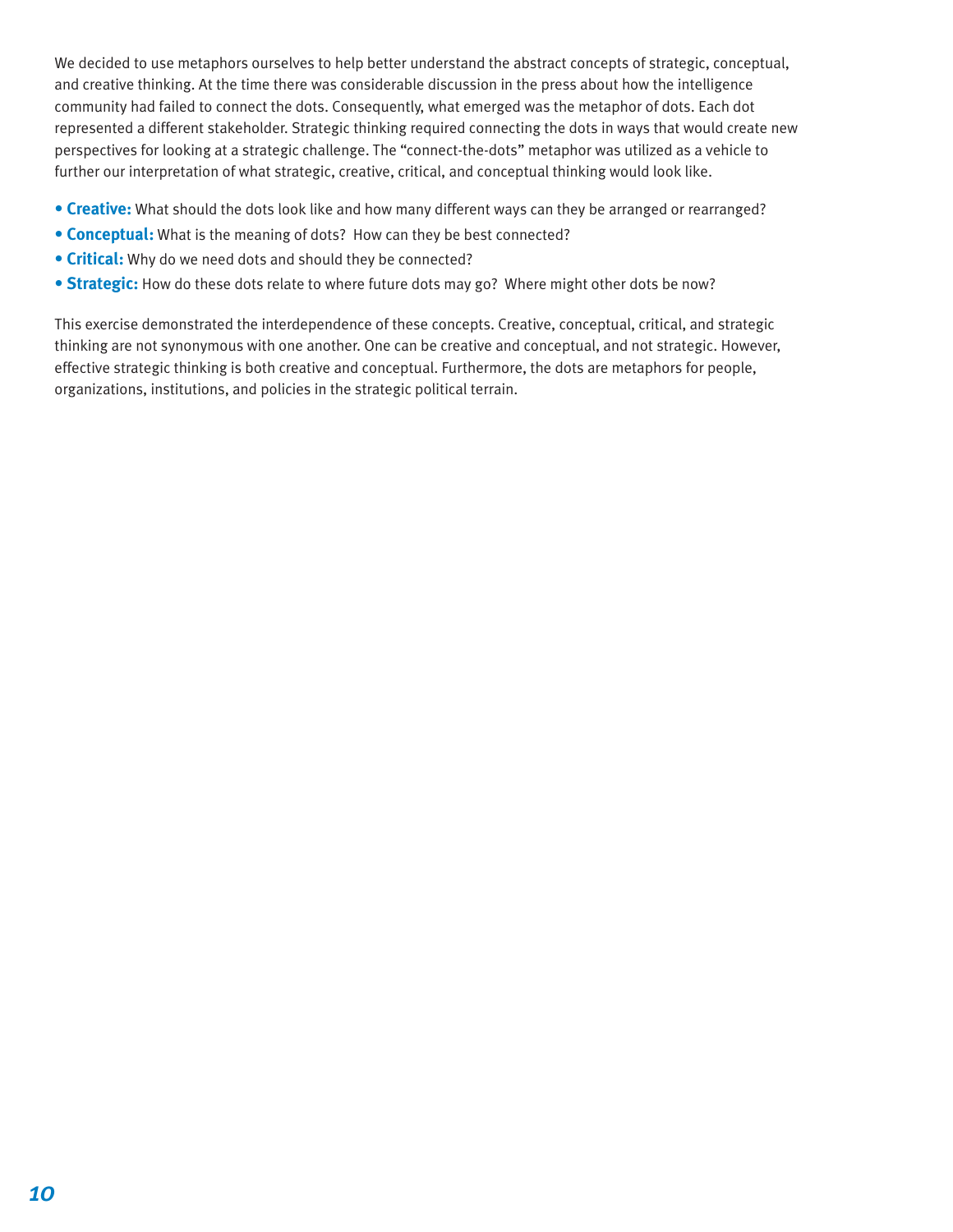# **Creating space for learning**

The further we got into our inquiry process, the clearer it became that we needed to create a better learning environment in our organizations. We already have the action environment, and that's important; without action there is nothing to learn from. However, we need to create the space for learning and to model it. In the past, we have often given lip service to the idea of reflection. We were always focused on the next action, the need for dues, or some other task. Our cooperative inquiry created such a space for learning. Reflecting on the experience of participating in our CI, Larry noted, "This process has clearly helped to push me to think more intentionally about how people learn to think."

Prior to our group, Larry had conversations about the work of Hanna Arendt, a German philosopher and survivor of the Holocaust, with Larry Gordon, a well-known national trainer of community organizers. The importance of bringing people into public life and collective action, and the creation of the space to do critical thinking is what organizing is all about. At Larry Ferlazzo's suggestion, Larry Gordon visited one of our meetings and spoke with us about Arendt's insights into critical thinking.

Vicky remembers, "At the start of Gordon's presentation I was afraid it was just going to be an academic exercise. Then I asked myself the question, 'What does this mean in my own organization?' The distinction between politics with subjective citizens versus ideology with people who are seen as objectified consumers is very powerful. People always say to us organizers, 'Tell me what to do', and we say, 'Do this.' We do all the strategic and creative thinking and wonder why they aren't thinking strategically."

## *"People always say to us organizers, 'Tell me what to do,' and we say, 'Do this.' We do all the strategic and creative thinking and wonder why they aren't thinking strategically."*

Tyrone experimented with shaking things up to create this kind of space by doing a worship service backward one Sunday, starting with the benediction. While this initially created some confusion, many in the congregation realized how routine and habitual their worship practice had become. New conversations about the meaning of faith and action were created. In thinking about this experience, Tyrone later said, "The reaction of the people was mixed on doing the church service backward. The majority saw it as refreshing and a move from the traditional. I don't know if the reaction would have been the same if I had warned them in advance. It is the same as having a script and just following the script without any creativity or spontaneous action. Some of the best moments are when we allow the creative juice to grab us. Some of the greatest learning and teaching moments come when we have 'aha' moments that cause us to examine more closely why we are doing what we do. They also create space for moments of reflection. We are not clear about creating space to encourage this kind of thinking. What is missing is taking the time to create the space and involving ourselves in it."

We have come to see this as the difference between dealing with people as subjects versus treating them as objects in our training, recognizing that critical, strategic thinking is what happens between us. We have also continued to recognize the need for balance. Listening to each other's expertise is valuable when people are engaging in inquiry. This is why Larry Gordon's presentation was so powerful for us. It was in the context of an active process of inquiry. We were not just "objects" listening to a required lecture, but were engaged as learners.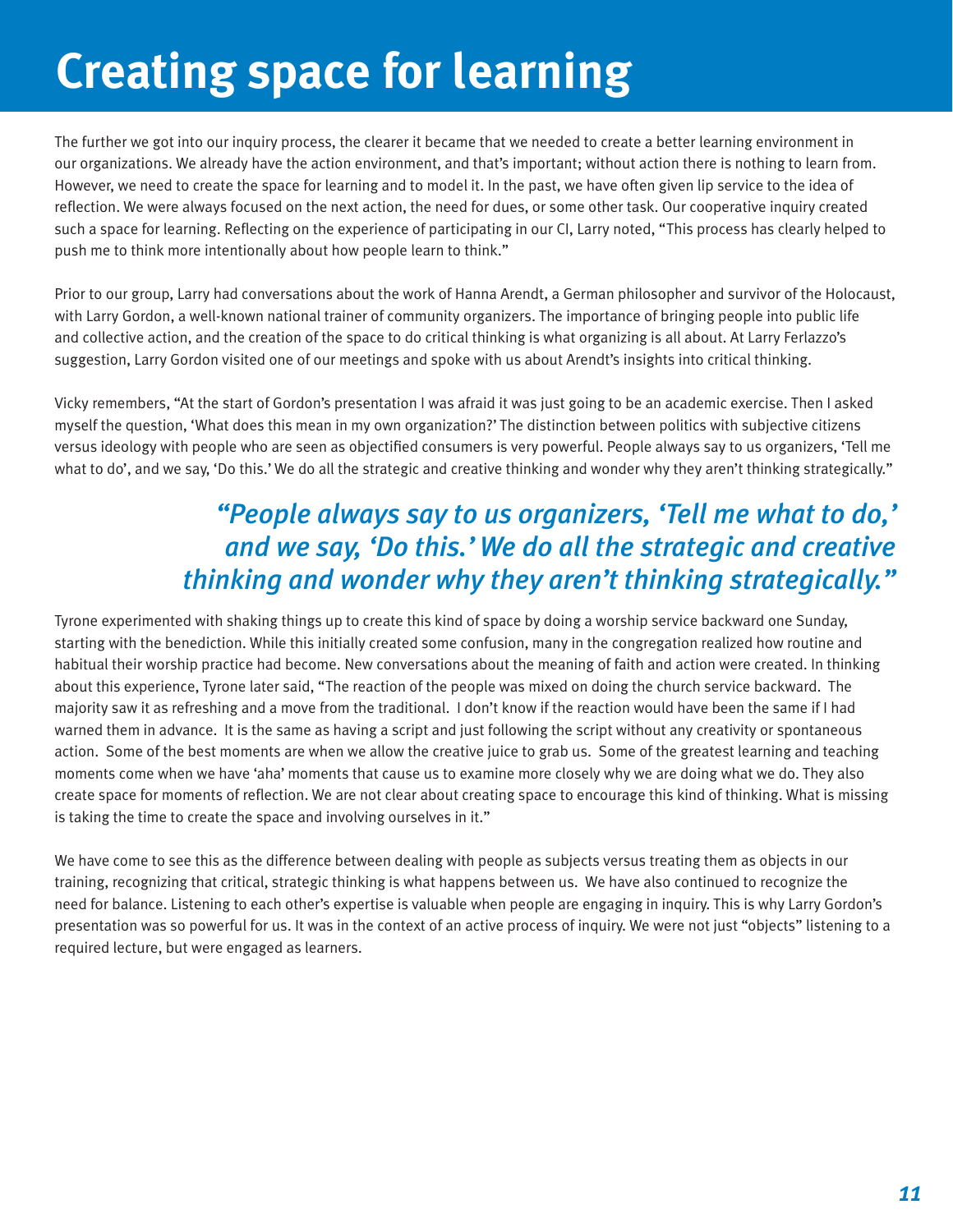# **Lead by learning**

In November 2003, three grassroots, interfaith organizations in Michigan came together for a leadership retreat. Vicky reflected on how she had tried to share her new insights into strategic thinking during the retreat.

> *At the end of the retreat, I did a PowerPoint piece on strategic thinking, using a lot of what we had discussed at our cooperative inquiry meetings. I had a screen on how adults learn through experience; about the loops of the action-reflection cycle; about what reflection is, why it is important, and the dangerous and pernicious consequences of failing to reflect on one's own actions and what is going on in the world; and about the importance of stories and metaphors. I challenged folks to begin a more intentional process of reflection and asked 15 of them to keep a journal over the next year of their work in their organizations. It was the best I could do at the time, but now I wonder, what was I thinking? I was giving a lecture about learning through experience!*

Vicky's realization was shared by the rest of the CI group and represented a gradual but profound shift in our assumptions about developing leaders for our organizations. We had originally asked how we could teach people to be more strategic, creative, and conceptual. What we began to understand was the importance of engaging others in the experience of strategic thinking. Our own actions and relationships with them would be part of the equation. To help people learn to be more strategic, creative, and conceptual, we would have to be intentional about being more strategic, creative, and conceptual in our relationship with them. Larry described it as "learning while helping others to learn. You can only teach these things when you are doing them yourself. You can only teach when you are trying to learn. It is about positioning yourself within the process as a lead learner. It's an orientation rather than a methodology."

A "lead learner," we recognized, would ask different questions: How do I learn to become more intentional about being strategic, creative, and conceptual in my thinking? How do I behave? What experiences do I help to shape for people in the community so that they can learn through those experiences? Many of the actions taken during our inquiry represented the experiments of organizers who were becoming conscious of themselves as lead learners:

*We can only sustain positive community change if we are intentional about what people are learning. Both the specific community impact of the action and the learning process of the community actors are important. For true change to happen, one cannot exist without the other.* 

- Tyrone conducting a church service backward;
- Vicky encouraging the use of journals;
- Mary asking get-out-the-vote volunteers to write the headline they would want to see in the paper the day after the election;
- Larry guiding his students through a discovery of the density of water;
- Our group's exploration into the power of story to connect deeply with people's personal experiences and the power of metaphor to broaden those experiences to a universal level.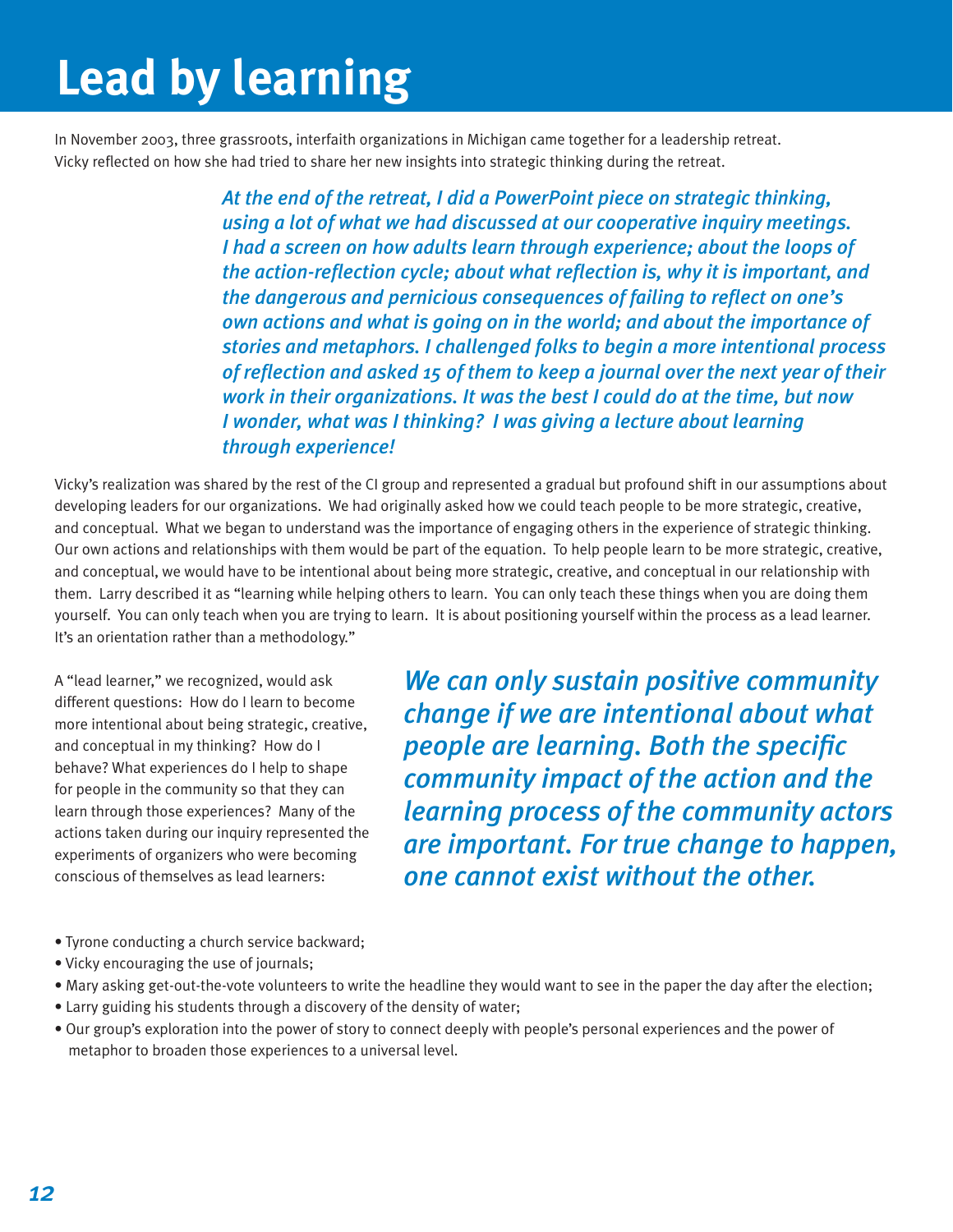Being intentional about learning required us to be thinking about the cycles of the learning experience. We dug deeper, taking responsibility to identify and challenge unspoken assumptions. A big related assumption was generated as we came to these realizations. Craig put it this way: "We can only sustain positive community change if we are intentional about what people are learning. Both the specific community impact of the action and the learning process of the community actors are important. For true change to happen, one cannot exist without the other."

This was another way of talking about the balance between action and reflection in organizing work, exactly where the group had started its inquiry. But it represented a clear, collective recognition that our work was way out of balance. Tyrone talked about the importance of getting people to work without a script: "We went into a meeting with the Mayor. We knew what the outcome should be, what we were trying to accomplish, who was going to do what, but no scripts. People had to think about what they were going to say. It is a question of balance, not a question of being unprepared." Reflecting on Tyrone's story, Mary agreed. It is important for leaders to be well prepared. Scripts have their place as a tool to help leaders think about what could happen.But scripts can also be used as a crutch for leaders not to have to think.

*"We went into a meeting with the Mayor. We knew what the outcome should be, what we were trying to accomplish, who was going to do what, but no scripts. People had to think about what they were going to say. It is a question of balance, not a question of being unprepared."* Much earlier, at the first CI meeting, a visiting speaker, a lead trainer in a national organizing network, made a provocative statement: We teach people how to act more courageously in the public arena, but we ask them to let us do the thinking. That statement captured in some part what was troubling inquiry participants at the outset—what had motivated them to join the CI process. "I am trying not to use the 'training' word anymore," said Mary. "It is how I can get them to learn these things, not how I can train these things into them."

The cooperative inquiry process that had enabled these personal transformations, we recognized, was itself a metaphor for the realizations we had reached. The process had walked its talk. The action and reflection cycles of our inquiry were learning cycles; we were encouraged to reflect on our actions, then based on these reflections, to go out and try new actions of our choice, and finally to come back and reflect further. Academic theories helped us put what we were learning in a broader perspective, but these constructs were always brought in following experience to help us deepen our discussion, never "taught" from the top down.

## **Doing Cooperative Inquiry in a Community Organization**

## **The following were important characteristics of our inquiry process:**

- Having a compelling question that participants are hungry to answer;
- Having a desire for inquiring into the question with the other participants;
- Realizing that there are no quick or guaranteed answers, but having faith that something valuable will come out the process of inquiring with this group of people;
- Accessing experienced facilitation;
- Understanding that the process is organic and unfolds; the process can't be scripted—getting in the muck is important;
- Taking action and learning from experience;
- Recognizing the value in diversity of practice; and
- Developing a product deepened the exercise and crystallized the learning.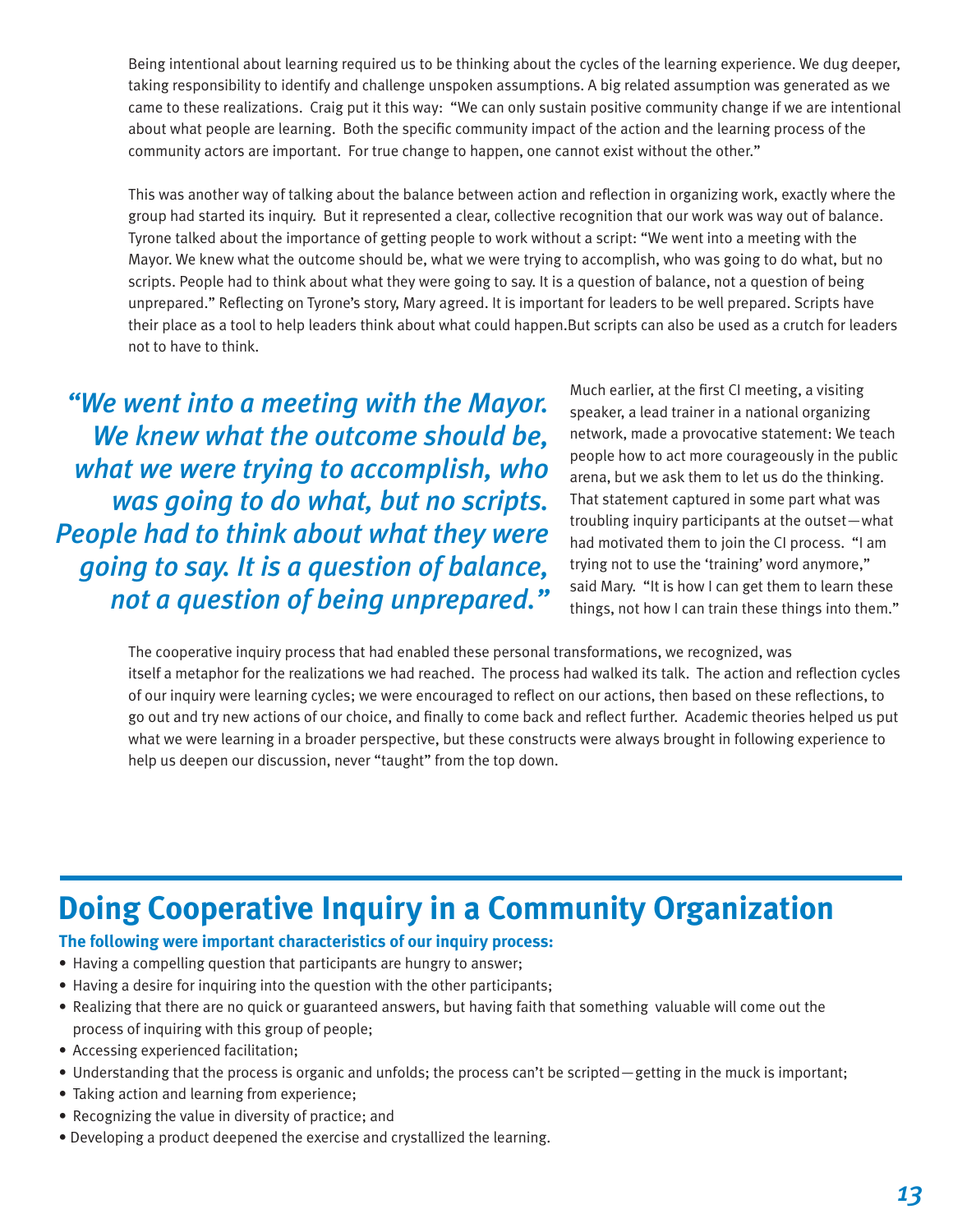# Continuing the Learning in Our Practice

*"I am much more reflective than I used to be but have not lost my sense of urgency to act. Creating these learning conditions is an ongoing struggle. At least now we recognize the shortcomings of what we do and are struggling with them."—Vicky Kovari*

 "Without the experience of the cooperative inquiry," says Vicky, "I do not think I would have been as aware and appreciative of how adults learn. I have come to appreciate the power of stories and metaphors as learning tools. I also am more aware of the importance of creating the space and the permission for people in an organization not only to think about the lessons they learned from their actions, but also what this suggests about how they need to act in the future. There is a risk in creating this space in that it can become an excuse not to act boldly. Balance–in terms of reflection and action–is key. These realizations have changed my leadership in profound ways. For example, at the beginning of campaigns we always do a power analysis. Now I am much more rigorously aware of the difference between 'what we know' and 'what we think we know.' In power analysis, the lines between these two levels of knowing get blurred all the time. When doing evaluations, I ask people, 'What did you learn?' You can see that meetings have failed when people can't identify what they learned. That's a wake-up call.

"There are implications about inquiry in how we start campaigns. We need to be getting people together to inquire into the nature of the strategic issues before we begin plans for taking action."

Mary continues to use these methods in her organizing work. In addition, she has begun the process of creating opportunities for her staff and some other organizers to engage in a CI process around a compelling question that they create. For example, she has budgeted a modest amount of money for a group of her staff and other organizers to explore the initial questions, "What are some of the best examples of organizing that move rural constituencies to achieve change? What kind of organizing pulls rural people who have been lost to us back to progressive organizing?"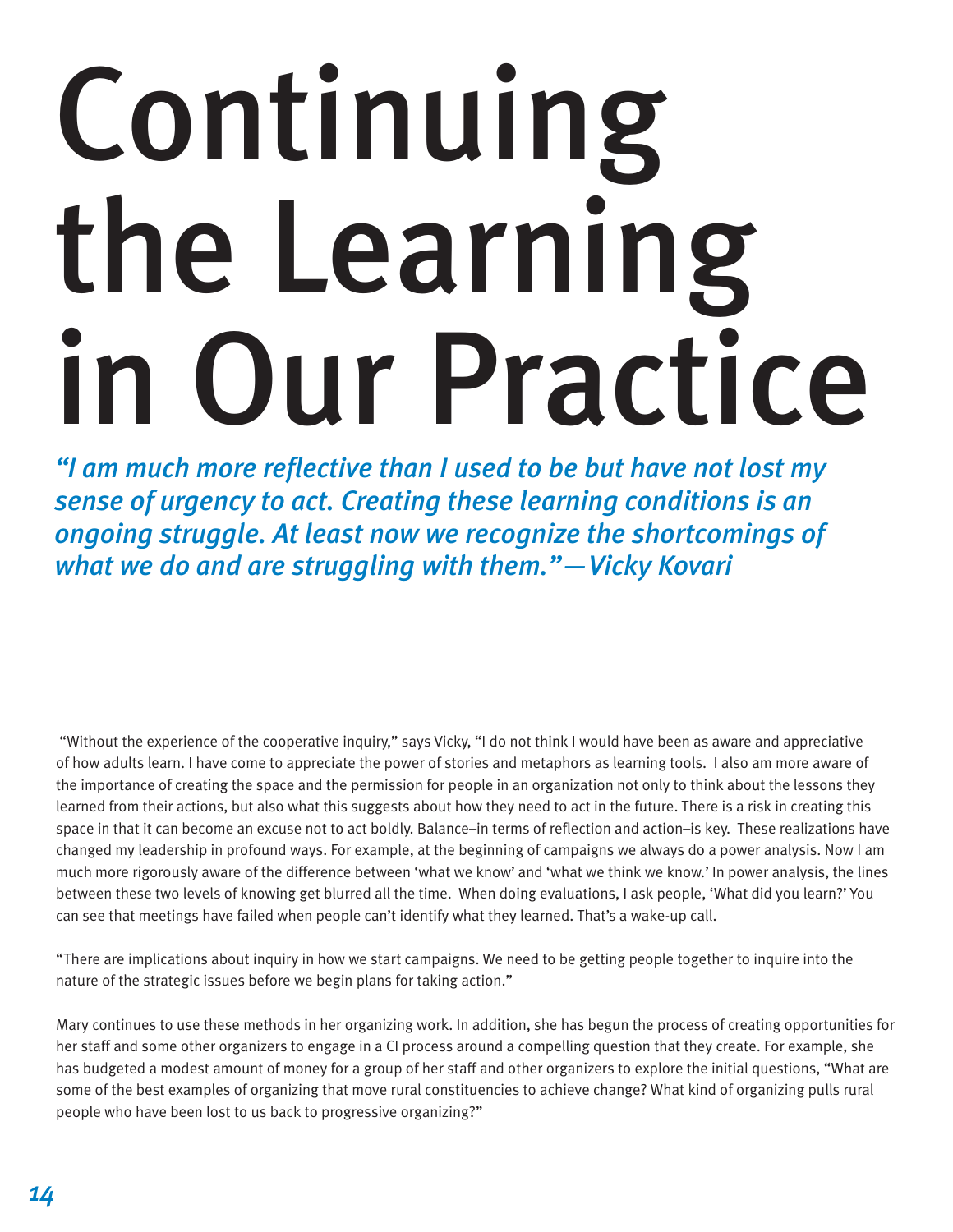### **Articulating a Vision of Our Values**

The organizing community has been struck by the success the political right has had in creating a vision of their values. We want to engage in an inquiry process that will help articulate a vision of our values and not just leave this work to academic think tanks. We think it is important that our staff, board members, and members of the community be active participants in this process. Utilizing a CI process is one way of creating space for advancing the work of two groups we have initiated to engage in this inquiry.

As a result of the CI, Larry and Craig wrote an article on the relationship between classroom teaching and community organizing. Arranged as a dialogue and meant to create further dialogue, the paper draws upon Larry's experiences (as a former organizer and recently a teacher) and Craig's (as a former teacher and recently a foundation program officer and consultant working with organizers). It can be found in the Summer 2005 issue of the journal *Social Policy.*

#### **Evaluation as CI**

In his consulting practice, Craig is incorporating ideas from the CI to help foundations and community organizations use formal evaluations as authentic learning experiences. He's encouraging organizations, when asked by foundations to do evaluations, to take ownership and control of the process, to use evaluation to crack the biggest nuts they want to crack, and to learn the things they want to learn. He's also encouraging foundations to learn along with the organizations they are funding.

One group that is being funded to help various communities create Civic Engagement (CE) days, which draw residents into public activity, is treating each day as a "laboratory" to test strategies. Reflection between each of the CE days is used to improve the next CE day.

Another organization is trying to create a day-to-day "case-study mentality" in its evaluation. That means finding ways to capture and record, in real time, the decisions they are making, the mistakes they are realizing, the "ahas" they are having. They're trying to tell their story to themselves as they live their story, so that when the body of work is finished, they've captured the case study of the work. They can then use the case for training, for documentation, for convincing others (their funder!) that they are accomplishing something now, and that they will do even better next time. One tactic they've used to capture information is an e-mail-exchange stream—anybody, at any time, can hit "reply to all" on the e-mail, add a thought, and click "send."

## *In organizing, we say we do reflection on action, but it is not deep enough and is limited to a narrow set of activities.*

Although the evaluations are not formal cooperative inquiries, all of them take a "collaborative inquiry" approach. Questions are jointly created and collectively pursued. Everybody—the funders and the community organizations, the research consultants, and the practitioners—are co-inquirers.

## **Teaching Strategic Thinking in the Classroom**

Larry is now teaching recent immigrants English at Sacramento's largest inner-city high school.

*Most of my time is spent with pre-literate Hmong refugees. It's an opportunity of a lifetime—how often will a high school teacher have a classroom filled with students who have never been in school before? Many of my organizing skills and inquiry group reflections have been critical in my becoming a successful teacher. In addition to teaching the Hmong newcomers, I've also been teaching more intermediate English language learners.* 

*I'm more aware of helping students to think strategically. Often times, schools focus on trying to teach skills (identify the setting) instead of teaching*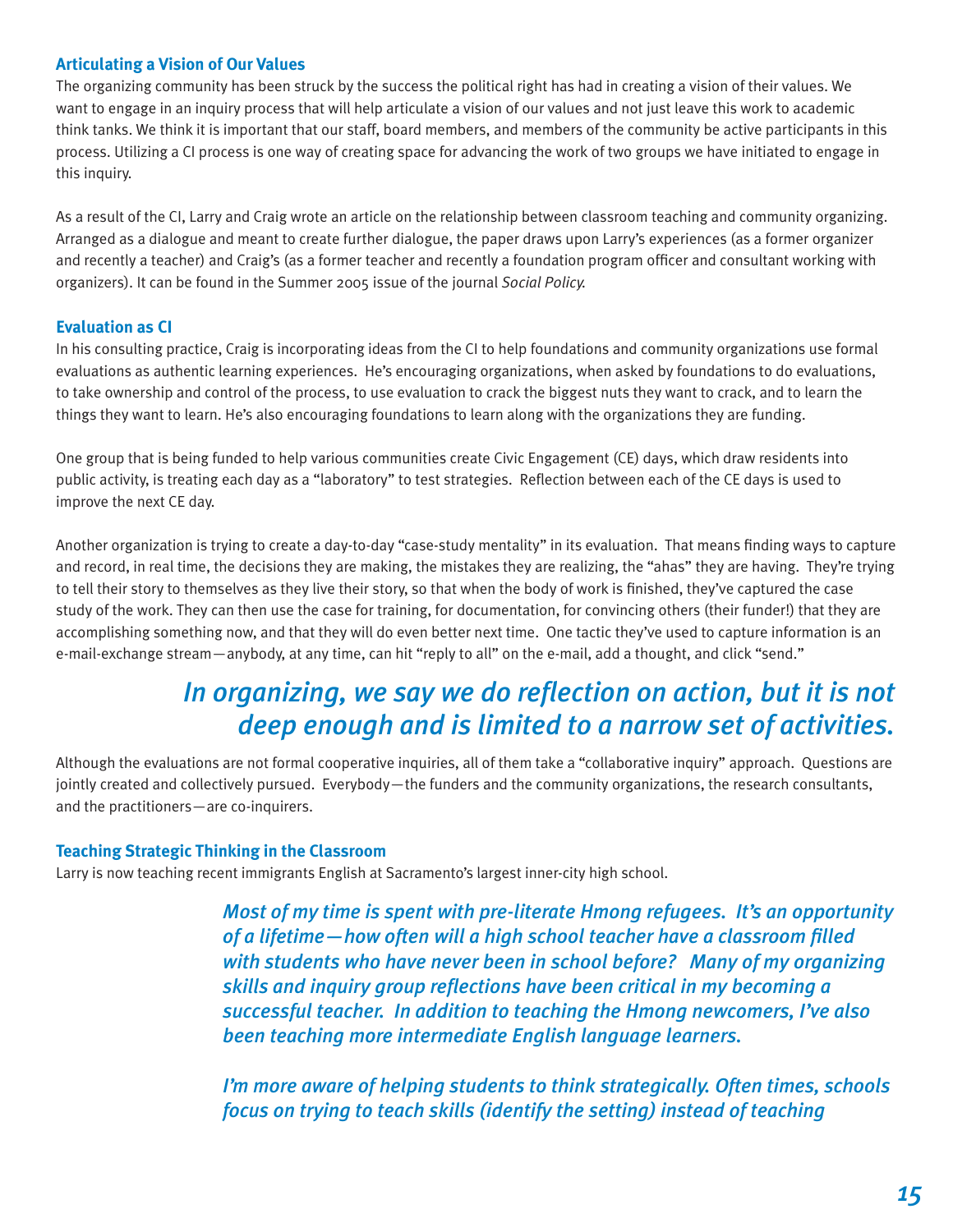*strategies. (How do you identify the setting of what you are reading? What clues are in the text? How can asking questions and making connections with your prior knowledge help you identify the setting and assist you to gain a deeper understanding in general of what you are reading, and how do you do that? Does knowing the setting add to the piece in some way? Does it really even matter to know the setting?) I've heard the difference between skills and strategies talked about in this way: Skills are what you do when you take out your key and open the door. Strategies are what you do when you lose your key.* 

*I'm more aware of helping students to think conceptually. Good teaching, I believe, is more about working inductively, from the specific to the general, rather than deductively, from the general to the specific. You are guiding the experience. You can give the students a "data set" to work with. For example, I picked the items they were experimenting with in the water to help them identify what would float and what would not (see the density story p.6). But then, within that data set, you get the students to explore and come to their own understanding of the ideas, rather than lecturing them about the general case that somebody else figured out. It's about "enactment" rather than "reenactment."* 

*I'm more aware of helping students to think creatively. One day we were studying ancient cultures and their technologies. The Ancient Greeks kept time with water and two cups. I didn't tell my students how the Greeks did it or even that they did it. I gave them two plastic cups and water and said, "Do you think you could tell time with these?" During this school year, it's safe to say that just about every day has been a "good day." Teaching with a focus on helping students to learn to think more strategically, conceptually, and creatively, I believe, has played a big role in having those good days.*

#### **A Matter of Balance**

Maintaining a balance between action and reflection is critical for developing and sustaining leadership in our organizations. In organizing, we say we do reflection on action, but it is not deep enough and is limited to a narrow set of activities. Much of it is limited to looking at the actions themselves. We need to go deeper, using stories, metaphors, and other methods to stimulate new ways of thinking. To help people learn to lead, you have to be learning with them. You need to create a space where this learning can take place. All of the ideas that grew from the inquiry itself were exhibited by the inquirers. We were "co-creators" and "co-conspirers." We "enacted" rather than "reenacted." We told stories and turned them into metaphors. Unscripted, we made maps, rather than being handed maps to follow.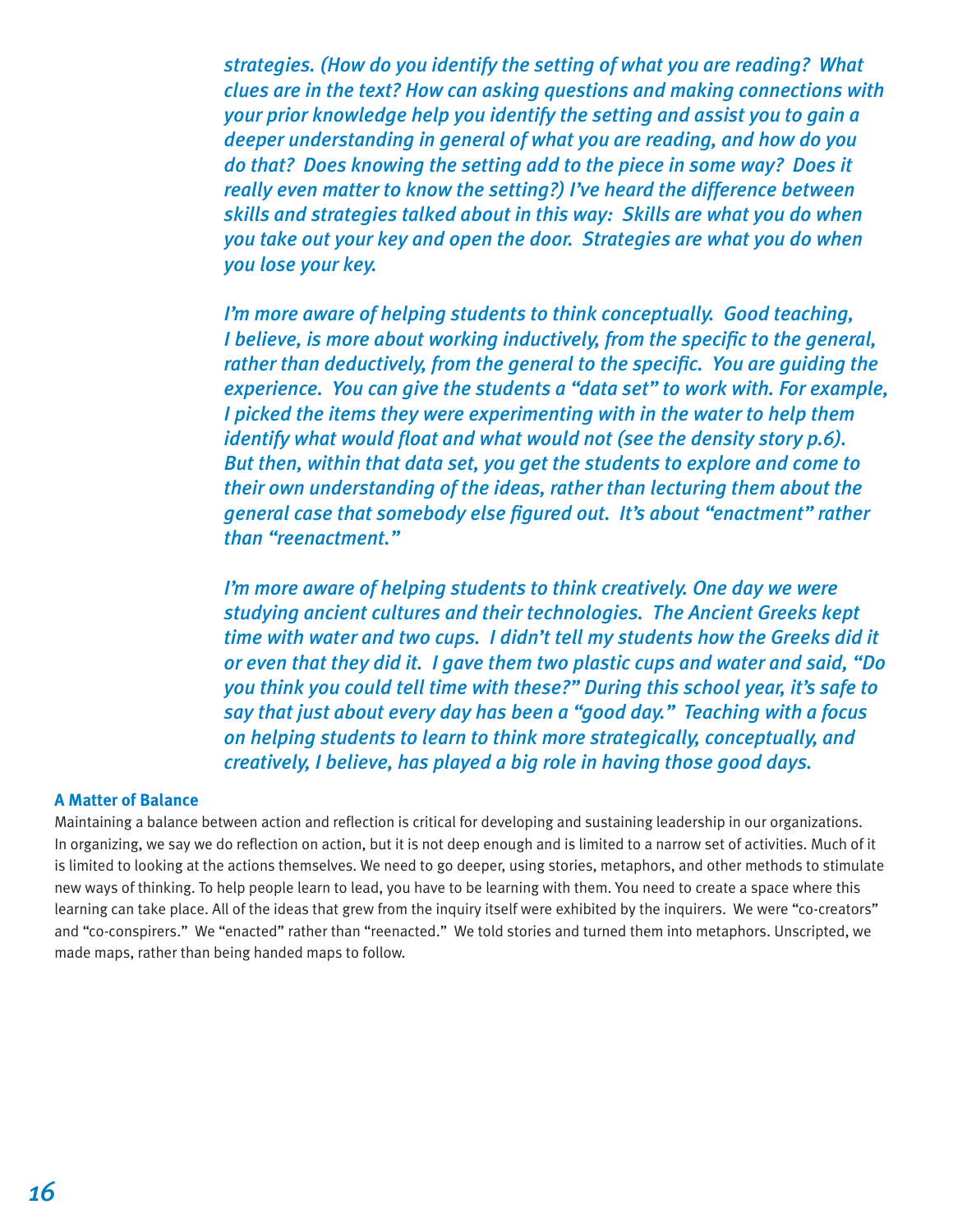## **About the Research Center for Leadership in Action at the Robert F. Wagner Graduate School of Public Service, New York University**

The Research Center for Leadership in Action (RCLA) promotes practice-grounded, social-science based, interdisciplinary research that will help strengthen both the theory and the practice of leadership in public, nonprofit, and community-based service. The RCLA is based at New York University's Robert F. Wagner Graduate School of Public Service.

RCLA is a hub where people from multiple sectors and disciplines undertaking critical public challenges come together to explore the complexities of their work, find creative ways to address them, and create new knowledge. RCLA promotes the use of practitioners' "learned wisdom" to further leadership theory and practice through different strategies and approaches. For more information, visit www.wagner.nyu.edu/leadership.

### **About the Leadership for a Changing World Program**

Leadership for a Changing World (LCW) is a recognition program of the Ford Foundation that supports community leaders known in their own communities but not known broadly. In addition, it seeks to shift the public conversation about who are authentic leaders to include the kinds of leaders participating in this program. Each year, LCW recognizes 17-20 leaders and leadership groups. Awardees receive \$115,000 and participate in bi-annual program meetings, collaborative research, and a strategic communications effort. LCW is a signature program of the Ford Foundation in partnership with the Advocacy Institute–a US-based organization that works to strengthen social justice advocacy groups in the US and around the world– and RCLA at Wagner/NYU.

A critical component of LCW is the Research and Documentation Component, based at RCLA. The Research and Documentation team uses a multi-modal approach and collaborative methodologies to generate new knowledge about the process of leadership. Leadership for a Changing World awardees are co-researchers in this effort. The insights from this research are being captured in a series of reports and publications such as this booklet.

#### **Members of the Research and Documentation Project Team include:**

Sonia Ospina, Co-Director, RCLA and LCW Research Director Marian Krauskopf, Co-Director, RCLA Amparo Hofmann-Pinilla, RCLA Associate Director, R&D/LCW Program Director Erica Foldy, Affiliated Faculty Member Jennifer Dodge, Research Associate Sanjiv Rao, Research Assistant Elizabeth DiLauro, LCW Project Coordinator Ana Maria Carvajalino, RCLA Assistant Finance Manager

## **For more information about Leadership for a Changing World and the Research and Documentation Component, visit www.leadershipforchange.org or call 212-992-9880.**

## **Credits**

Strategic Communications & Planning provided editorial support, and Steve Kulp provided design and production services on the publication.